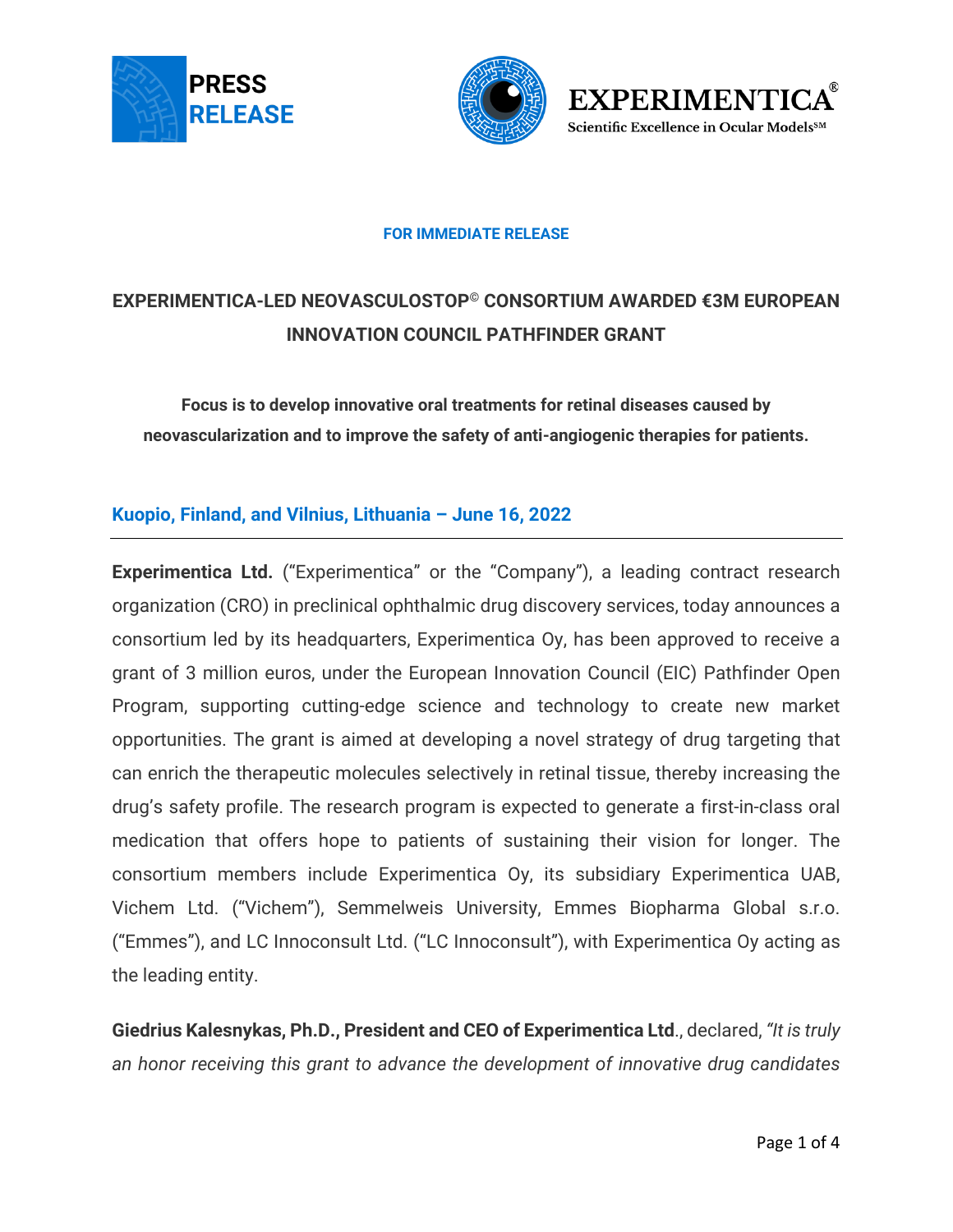





*against ocular angiogenic diseases, including age-related macular degeneration and diabetic retinopathy, which – if left untreated – could result in vision loss. We are proud that the EIC trusted the skills and expertise of our scientists and invested 1M € in Experimentica, testament to our almost decade-long investment into state-of-the-art technology and scientific excellence in ocular model and model development."*

**Jenni J. Hakkarainen, Ph.D., Chief Operating Officer of Experimentica Ltd**., said, *"With its high-risk/high-gain approach, the NeoVasculoStop© consortium aims at combating the ever-growing social and economic impact of these debilitating ocular diseases by developing novel oral medications."*

*"The development of innovative and efficacious oral drugs that can readily reach retinal tissue bears great promise for the long-term management of retinopathies and related angiogenic ocular diseases by providing an alternative to invasive intraocular injections.",* **Simon Kaja, Ph.D., Chief Scientific Officer and Vice-President, Americas** commented.

Vichem is a Hungarian biotech research company performing advanced medicinal chemistry in the kinase inhibitory field based on its unique, in-house developed, Nested Chemical Library™ (NCL) technology. Vichem's library is organized around 110 core structures and 600 scaffolds, and contains inhibitors against 160 kinases, providing the most diverse kinase inhibitory library available for drug research.

Semmelweis University is a leading institution of higher education in Hungary and the Central European region within the area of medicine, health sciences. With a tradition of more than 240 years, it has amassed an enormous amount of knowledge, and has granted diplomas to over 100,000 students, many of whom are now renowned specialists in their respective fields. The University's eminent personalities and scientific results are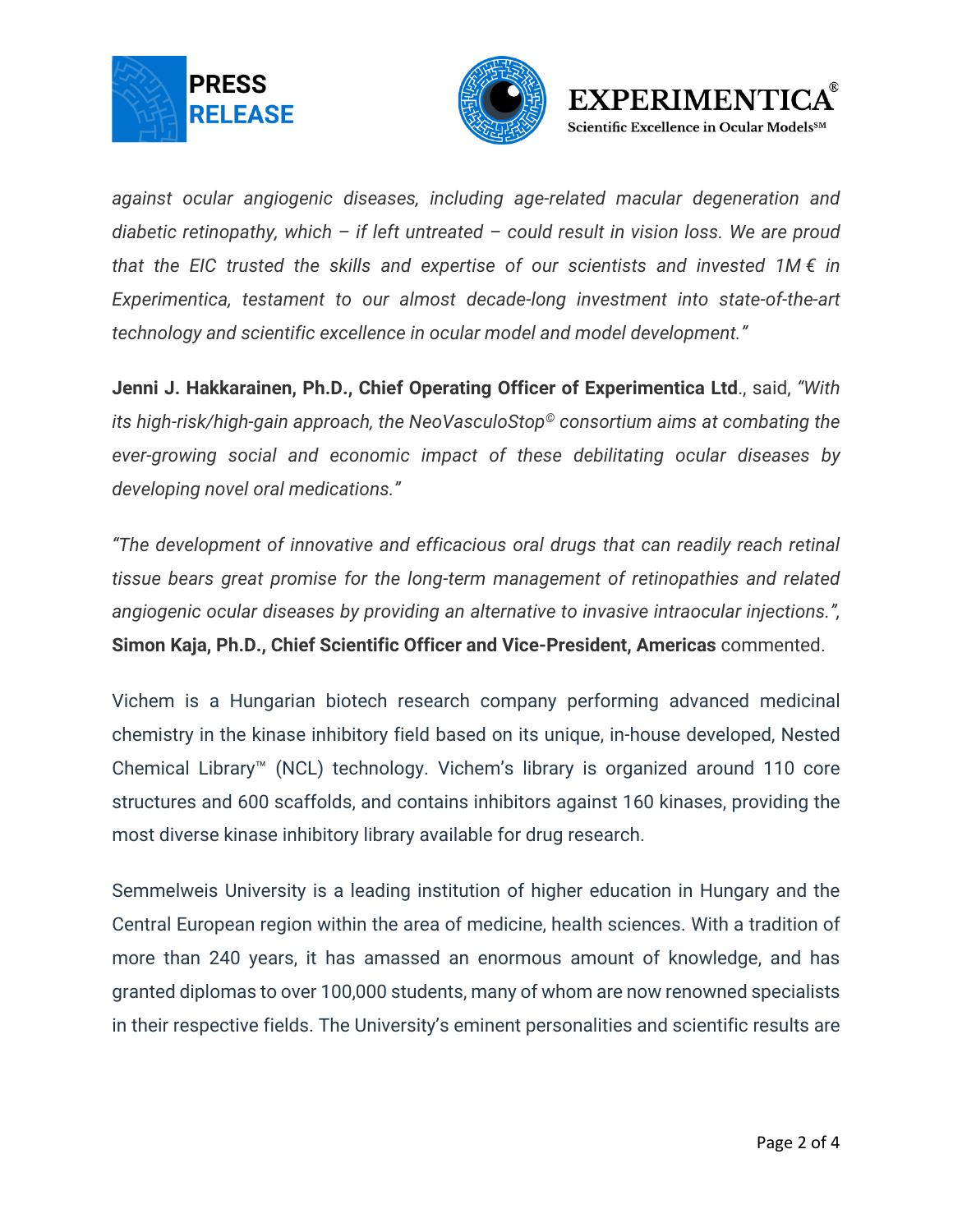





recognized around the world. The University has grown into one of the largest health care institutions in Hungary.

Emmes is a global, full-service CRO dedicated to supporting the advancement of public health and biopharmaceutical innovation. Neox has the expertise necessary to conduct clinical research with a firm scientific basis that is fully compliant with national and international regulatory guidelines.

LC Innoconsult serves as a bridge between science and the business world, with the objective of accompanying customers from the innovation idea all the way to selling the intellectual product by providing complex innovation services.

## **About Experimentica Ltd.**

Experimentica Ltd. is a global contract research organization (CRO) that specializes in preclinical models of ophthalmic disease. Our world-class scientists and technicians apply a comprehensive set of skills and industry experience to model ocular diseases using multiple experimental platforms, from cell culture-based systems to complex surgical techniques in preclinical models. With research laboratory operations in Kuopio (Finland), Vilnius (Lithuania), Fort Worth, Texas (USA), DeKalb, Illinois (USA), global representation and an industry-leading portfolio, Experimentica Ltd. delivers the highest quality science to clients around the globe by helping advance their ophthalmic drug discovery and drug development portfolio.

Learn more about Experimentica at [www.experimentica.com](http://www.experimentica.com/)